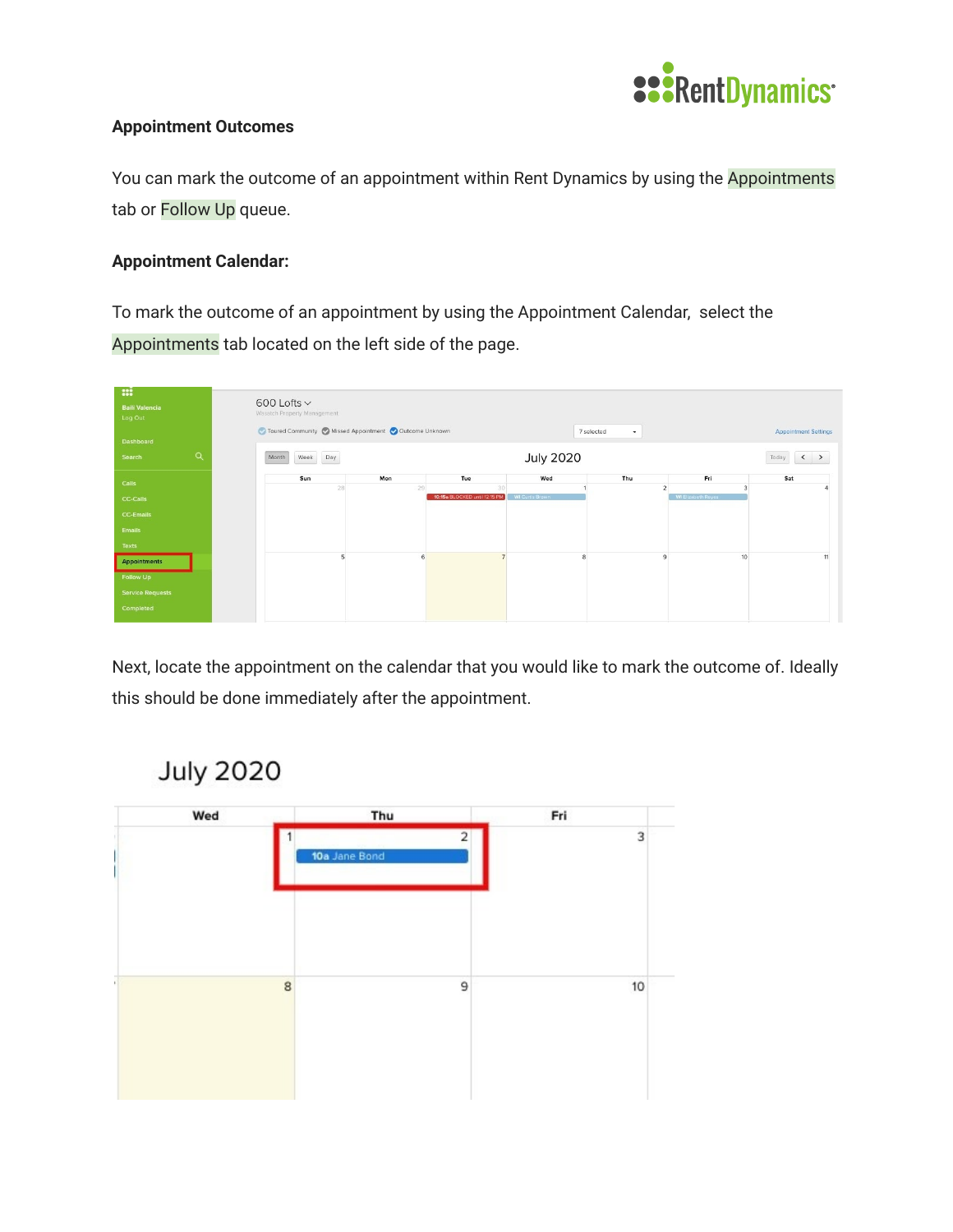Once you select the appointment, you will be redirected to the bottom of the page where you will be able to mark if the Appointment Was Kept or if the Appointment Was Missed.

| <b>Jane Bond</b> | @ 7/2/20, 9:00 AM 6 days            | <b>Bay Bridge Apartments</b> | Appt 07/02/20 @ 10:00am<br>1/1     |
|------------------|-------------------------------------|------------------------------|------------------------------------|
|                  |                                     |                              | Show assignment options            |
|                  | <b>Appointment Was Kept</b><br>RENT |                              | <b>Appointment Was Missed</b><br>用 |
|                  |                                     | Timeline $\wedge$            |                                    |
|                  | Email - Appointment Remi            | Jane Bond Contact Card       | LEAD                               |

If the appointment was kept, you will be prompted to select Shown & Applied, Shown or Not Shown. If Shown & Applied or Shown are selected, you will need to select the unit(s) that were toured. If an apartment was Not Shown, you will have the ability to leave notes regarding the appointment. **Note:** It's important to mark the specific unit(s) that was shown (and if applied for) because that information will push directly to your Property Management Software.

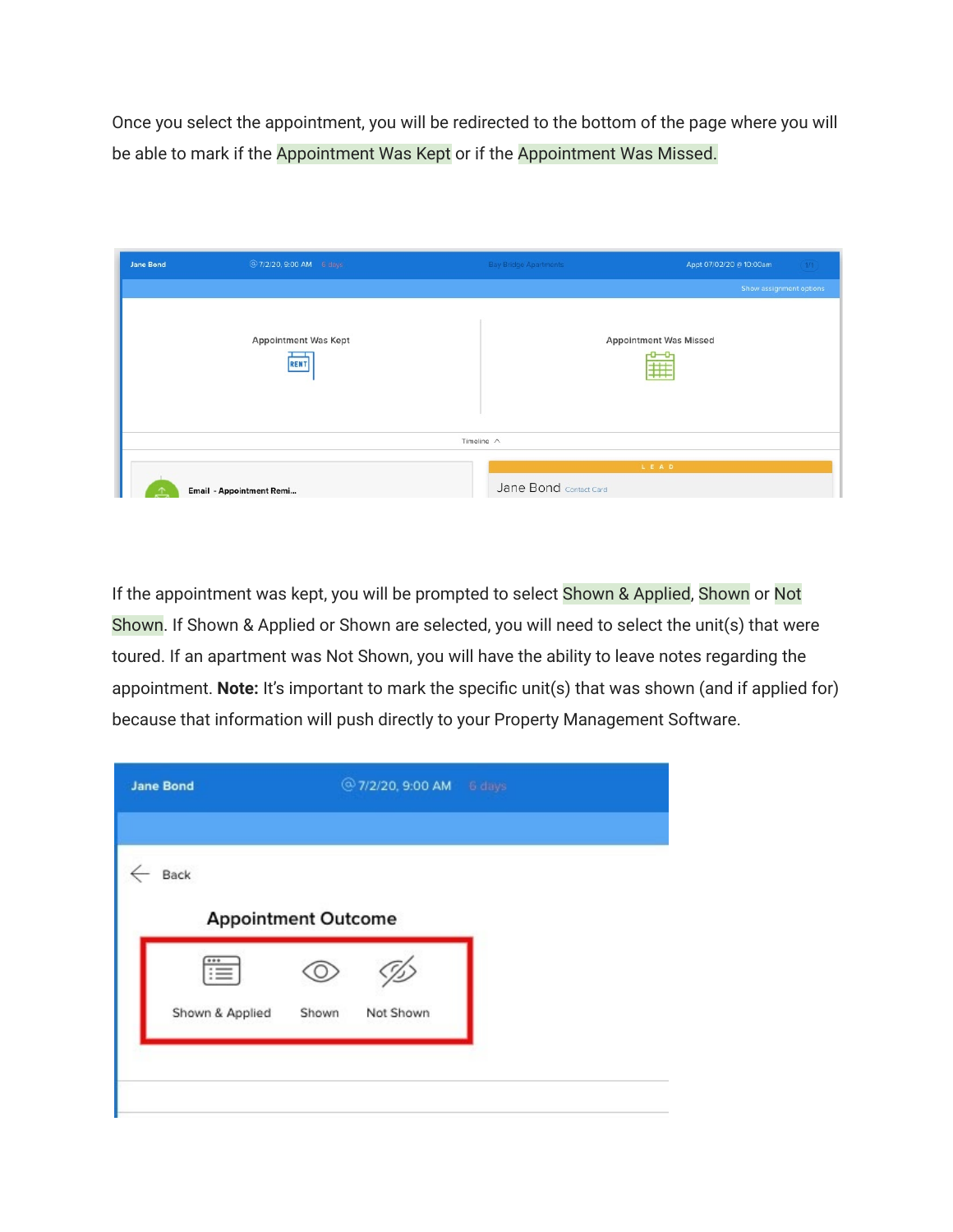If the appointment was missed, you will then be prompted to follow up with the individual.

| <b>Jane Bond</b> |       |               | @ 7/2/20, 9:00 AM 6 days |  |
|------------------|-------|---------------|--------------------------|--|
| Back             |       |               |                          |  |
|                  |       | Follow Up Now |                          |  |
| ⇁                |       | 0.0.0         | $\overline{a}$           |  |
| Phone            | Email | Text          | Mail                     |  |

From the Appointment Calendar, you will also be able to view the individual's appointment outcome by referencing the key in the top left corner.

|     | Toured Community Missed Appointment Outcome Unknown |    |                        | 7 sel |
|-----|-----------------------------------------------------|----|------------------------|-------|
|     |                                                     |    | <b>July 2020</b>       |       |
| Mon | Tue                                                 |    | Wed                    |       |
|     | 29                                                  | 30 |                        |       |
|     | 10:15a BLOCKED until 12:15 PM                       |    | <b>WI Curtis Brown</b> |       |
|     |                                                     | 7  |                        | 8     |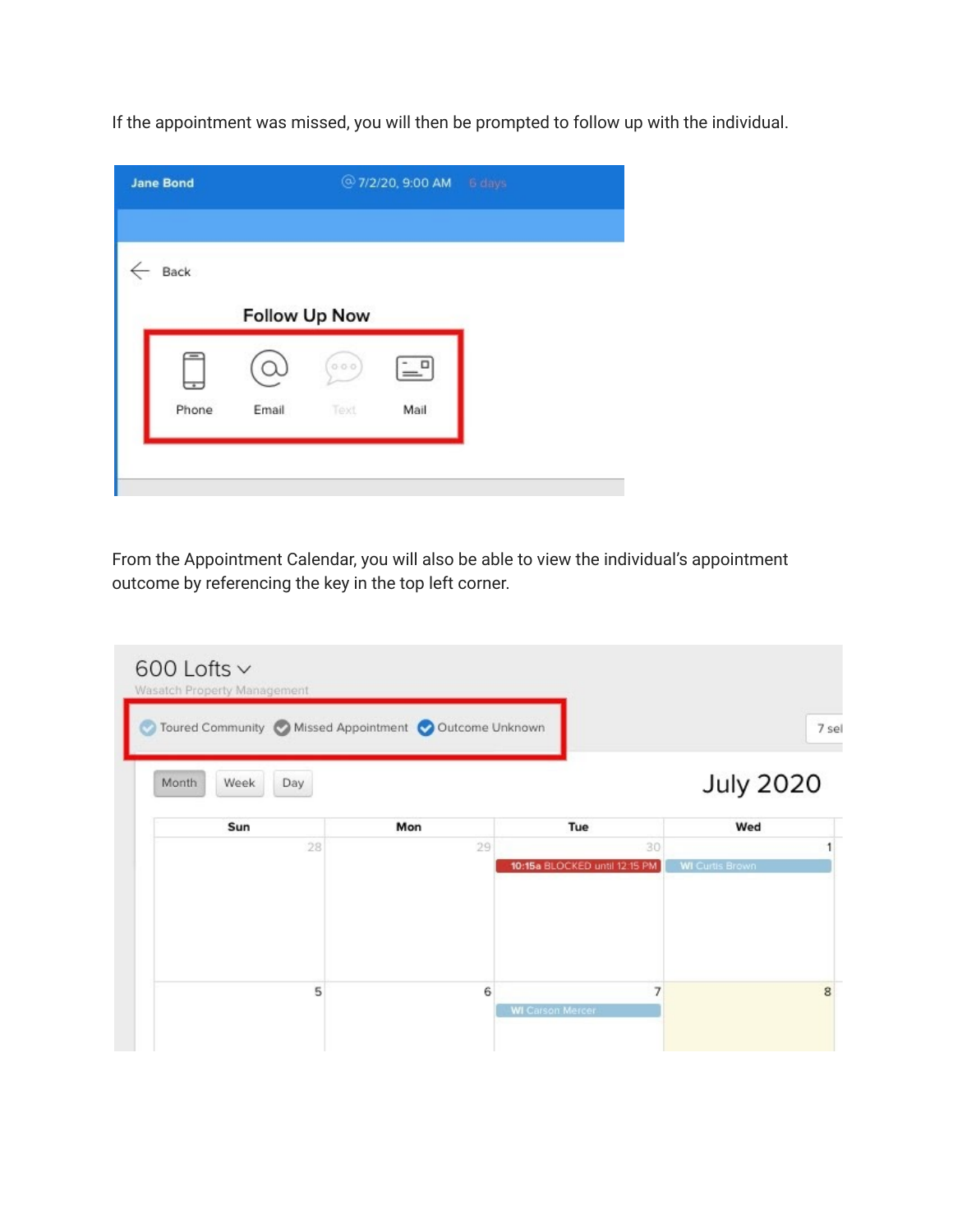If an individual has a WI in front of their name, this means they were entered into Rent Dynamics as a Walk In Contact Card.

| Toured Community Missed Appointment Outcome Unknown |     |                                     |                        |
|-----------------------------------------------------|-----|-------------------------------------|------------------------|
| Month<br>Week<br>Day                                |     |                                     | <b>July 2020</b>       |
| Sun                                                 | Mon | Tue                                 | Wed                    |
| 28                                                  | 29  | 30<br>10:15a BLOCKED until 12:15 PM | <b>WI Curtis Brown</b> |
|                                                     |     |                                     |                        |
| 5                                                   |     |                                     |                        |

## **Follow Up Queue:**

To mark the outcome of an appointment by using the Follow Up queue, select the Follow Up tab located on the left side of the page.

| $\mathbf{m}$<br><b>Baili Valencia</b><br>Log Out<br><b>Dashboard</b><br>$\alpha$<br>Search | $\sim$<br>Reserve at View 78 v<br>Wasatch Property Management<br>Hide Community Follow Ups | Appointment Applied Shown Missed Appointment | Walk-in Colead |                    |                         | Show just my follow ups      |
|--------------------------------------------------------------------------------------------|--------------------------------------------------------------------------------------------|----------------------------------------------|----------------|--------------------|-------------------------|------------------------------|
| Calls<br><b>CC-Calls</b><br><b>CC-Emails</b><br>Emails                                     | <b>ivi</b> Community Follow Ups<br>Today<br><b>LEAD NAME</b>                               | 576<br>CONTACTED                             | <b>AGENT</b>   | <b>COMMUNITY</b>   | <b>ACTIVITY</b>         | <b>ATTEMPTS</b>              |
| Texts                                                                                      | <b>Virginia Sheely</b>                                                                     | 6/25/20, 10:30 AM                            | Andrew K.      | Reserve at View 78 | Appt 05/29/20 @ 10:00am | $\left( \overline{u}\right)$ |
| <b>Appointments</b><br><b>Follow Up</b>                                                    | <b>Patrick Stockdale</b>                                                                   | 6/6/20, 10:52 AM                             | Andrew K.      | Reserve at View 78 | Appt 06/02/20 @ 11:00am | (1/1)                        |
| <b>Service Requests</b>                                                                    | <b>Sunny Ranjbar</b>                                                                       | 6/25/20, 10:18 AM                            | Omarii J.      | Reserve at View 78 | Appt 06/08/20 @ 1:45pm  | $(1/1)$                      |
| Completed                                                                                  | <b>Michelle Collins</b>                                                                    | 6/25/20, 10:14 AM                            | Omarii J.      | Reserve at View 78 | Appt 06/10/20 @ 5:00pm  | $(2/1)$                      |